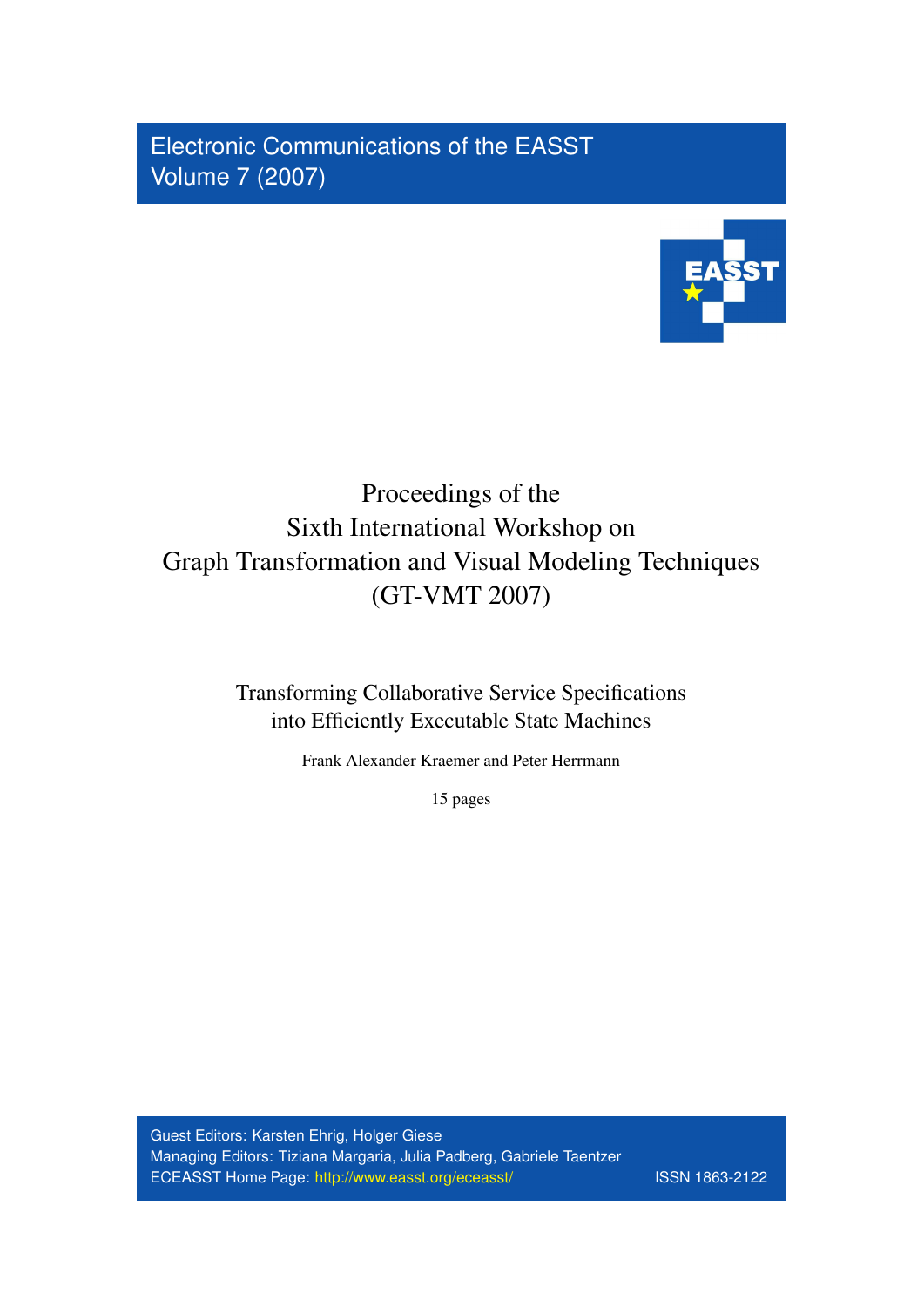

### Transforming Collaborative Service Specifications into Efficiently Executable State Machines

#### Frank Alexander Kraemer and Peter Herrmann

Norwegian University of Science and Technology (NTNU), Department of Telematics, N-7491 Trondheim, Norway

Abstract: We describe an algorithm to transform UML 2.0 activities into state machines. The implementation of this algorithm is an integral part of our toolsupported engineering approach for the design of interactive services, in which we compose services from reusable building blocks. In contrast to traditional approaches, these building blocks are not only components, but also collaborations involving several participants. For the description of their behavior, we use UML 2.0 activities, which are convenient for composition. To generate code running on existing service execution platforms, however, we need a behavioral description for each individual component, for which we use a special form of UML 2.0 state machines. The algorithm presented here transforms the activities directly into state machines, so that the step from collaborative service specifications to efficiently executable code is completely automated. Each activity partition is transformed into a separate state machine that communicates with other state machines by means of signals, so that the system can easily be distributed. The algorithm creates a state machine by reachability analysis on the states modeled by a single activity partition. It is implemented in Java and works directly on an Eclipse UML2 repository.

Keywords: Model Transformation, UML 2.0, Activities, State Machines

### 1 Introduction

In a highly competitive market for modern networked services, it is important to deliver new services with short development times, in order to react on new customer demands quickly and to keep development costs low. These efforts are hampered by the typically high complexity of such services, which arises mainly from the fact that a service needs the coordinated effort of several participating components (cf. [\[1\]](#page-14-0)). Hence, if we want to understand what a service does, we have to look at the behavior of all its participating components. Moreover, when services need to be adjusted or composed from other services, we must consider the descriptions of all participating components again and make sure that they interact correctly. Literature (e.g., [\[2\]](#page-14-1)) as well as experience from our own work  $[3, 4, 5]$  $[3, 4, 5]$  $[3, 4, 5]$  $[3, 4, 5]$  $[3, 4, 5]$  stated that there are two dominant perspectives on a system delivering services:

• In the component-oriented perspective, systems are decomposed into physically distributed components, which are modelled separately. Services are specified indirectly by the composed behavior of the components. This perspective is well supported by traditional standards like SDL and its descriptions are typically easily transformable into executable code.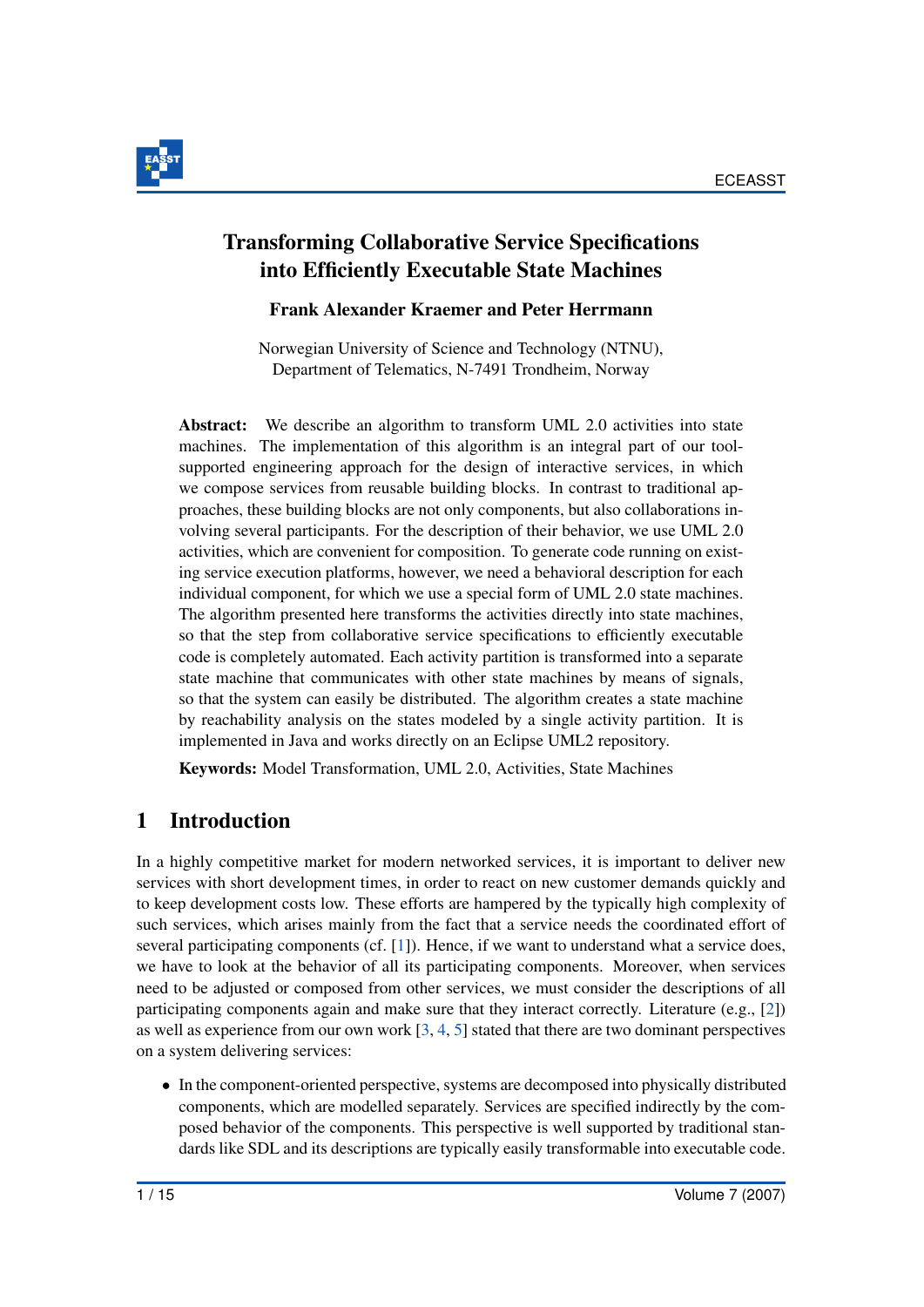<span id="page-2-0"></span>

• In the collaboration-oriented perspective, services are modeled by a number of collaborations as the main structuring elements. A collaboration specifies the interactions between the components involved in it, as well as the corresponding local behavior of the components to accomplish the service. Collaborations describe services in a self-contained form and may be composed from other ones. Within an application domain, collaborations contributing to a service are often similar which makes them ideal elements of reuse.

These two perspectives are the shaping forces behind our approach for the rapid engineering of interactive services, outlined in Fig. [1.](#page-2-0) Services are composed from collaborations that identify the interactions as well as the local behavior of a set of components that are necessary to fulfill a certain task. To express the structural aspects of collaborations as well as their composition (e.g., the participants and which roles they play in a service), we use the conforming concept of UML 2.0 collaborations. For the behavioral aspect (e.g., what a collaboration does as well as how collaborations are coupled together), we use UML 2.0 activities.

As an example, we consider an access control system (ACS) [\[6,](#page-14-5) [7\]](#page-15-0). It controls the opening mechanism of a door and lets pass only authorized people that can prove their identity by presenting a security card and a secret number at an input panel. The opening mechanism and input panel are connected to a local station installed close to the door. Once a user draws the card and enters the pin, the resulting data (called pid) is transferred to a central station that authenticates the user and checks authorization right by querying two servers. If both, the authentication and authorization are successful, *ok* is sent back to the local station that opens the door.

In [\[4\]](#page-14-3) we introduced how the ACS can be easily composed from reusable collaboration elements expressed by a combination of UML 2.0 collaborations for the structure (Fig. [2\)](#page-3-0) and activities for the behavior (Fig. [3\)](#page-3-1). These diagrams describe the system from a collaboration oriented perspective. To execute the system, however, we need a description of the behavior of the individual components, i.e., a description from a component-oriented perspective, as outlined above. In our approach, we use for this purpose so-called *executable* UML 2.0 state machines and composite structures, that are a suitable input for our code generators. To automate the step from the collaboration-oriented specifications in form of activities to the component-oriented design in form of state machines, we use a model transformation performed by the algorithm described in this article. Evidently, the introduction of such an automated transformation step accelerates the development of services drastically. In addition to the omission of manual labor for constructing the state machines, no new errors are introduced. Whenever a service specification needs to be updated, the state machines are simply generated again to ensure consistency. The algorithm creates the state machines without any intermediate representation and is therefore quite efficient concerning memory usage. Before we describe the principles of the transformation in Sect. 4 and the detailed algorithm in Sect. 5, we outline in the next two sections the two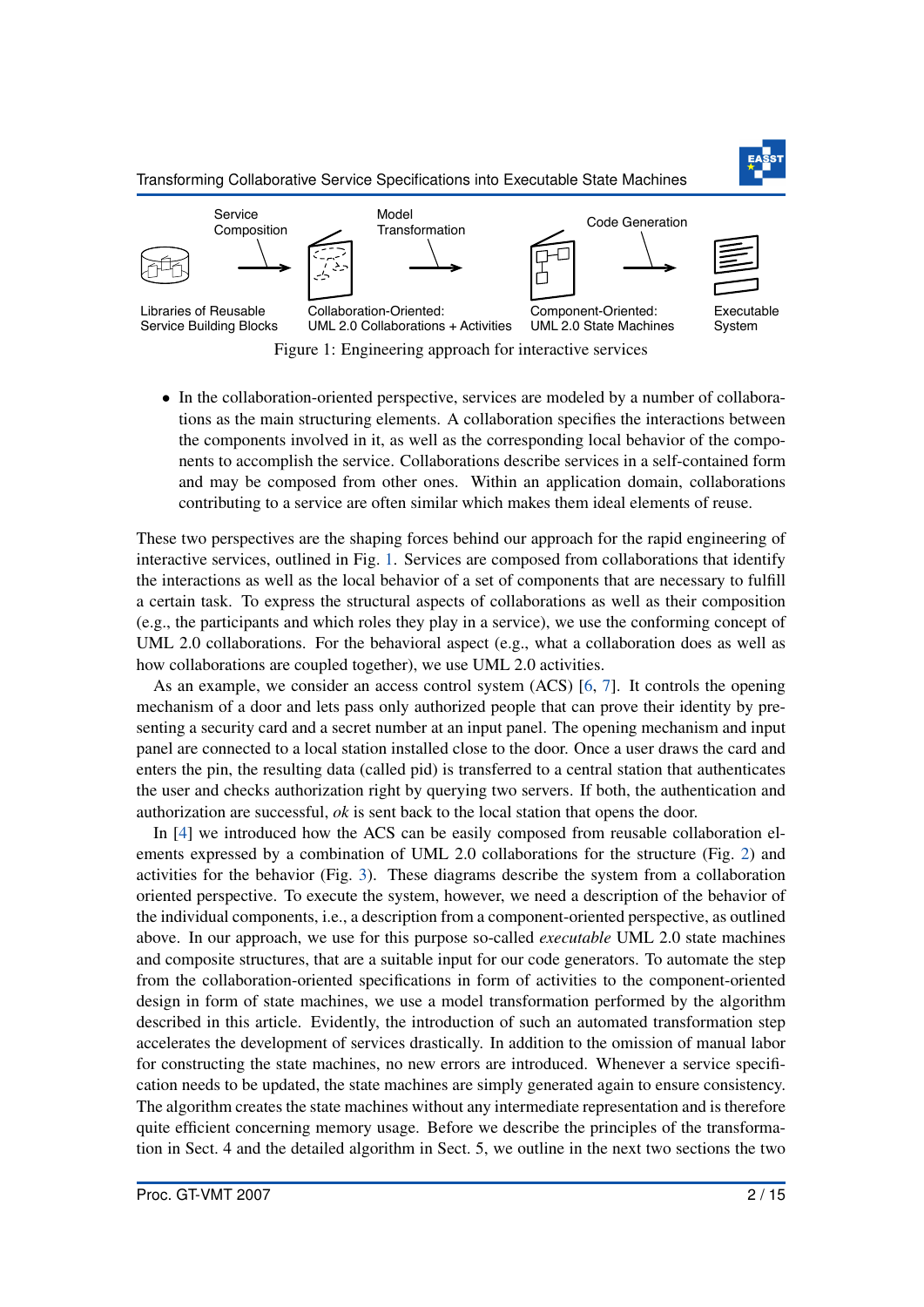<span id="page-3-0"></span>

Figure 2: Collaboration to compose the sub-services of the access control system

<span id="page-3-1"></span>

Figure 3: Activity diagram modeling the detailed behavior of the system

development perspectives outlined above. Sect. 6 sketches then a proof of the correctness of the transformation in temporal logic. We close with a discussion of related approaches and some concluding remarks.

# 2 Collaborations and Activities for Service Composition

While the collaboration in Fig. [2](#page-3-0) shows how the system is composed structurally from elementary collaborations that were taken from a library, the activity diagram in Fig. [3](#page-3-1) states how their behavior is coordinated. For each collaboration use of Fig. [2](#page-3-0) (e.g., *Authenticate*), we find a structured node (in dashed lines) in the activity that specifies the behavior contributed by the collaboration use. Each collaboration role of Fig. [2](#page-3-0) (e.g., *central station*) is a location of computation and represented by an activity partition in Fig. [3.](#page-3-1) The door and the panel are part of the environment, and, hence, do not have their own activity partition. Instead, they communicate with the local station by explicit signal send and receive actions. The local station receives a pid from the panel control and forwards it via the transfer collaboration to the central station. Depending on the result received from the central station (*ok* or *nok*), the local station will either cause the panel to display *nok* and leave the door locked, or it will cause the panel display to show *ok* and unlock the shutter of the door. In this case, a timer will be started which locks the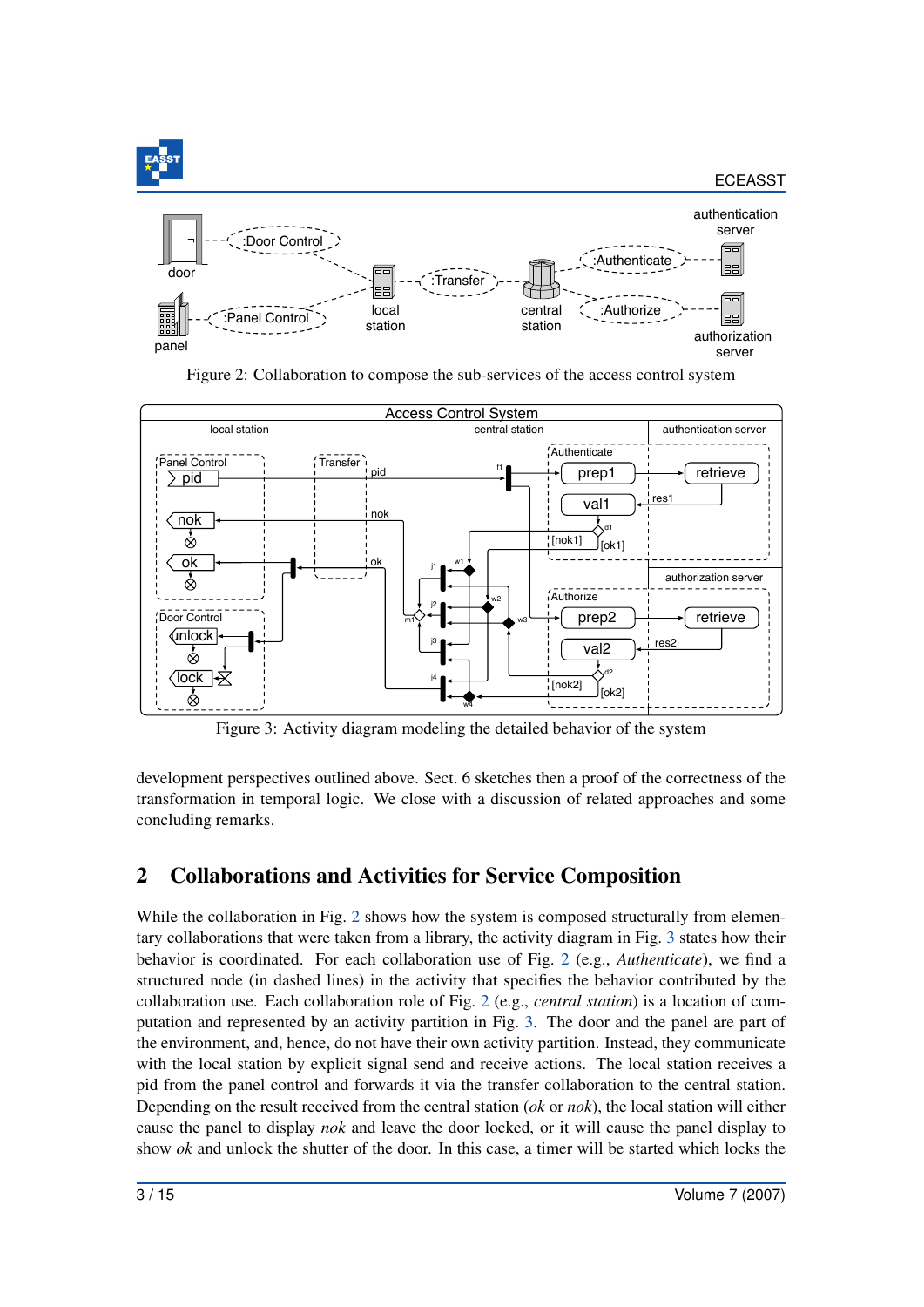

Transforming Collaborative Service Specifications into Executable State Machines

<span id="page-4-0"></span>

Figure 4: Executable state machines for the system components

door shutter again after a while. As activities have a Petri net like semantics [\[8\]](#page-15-1), we can use tokens and places to understand the behavior of the diagram in Fig. [3.](#page-3-1) Once a token representing a pid arrives at the central station, it is prepared (described by the operations *prep1* and *prep2*) and sent to the authentication respective the authorization server. For that, the token is duplicated at the fork node *f1*, so that the subsequent behaviors may happen in parallel. Both servers evaluate the pid and send their results back to the central station.

The results may arrive in any order. For example, if the result of the authorization server arrives first, it is evaluated by the central station (operation *val2*) which branches in decision *d2* depending on the validity of the authorization. If the result was valid, a token is placed in *w4*. This node is an extension of a decision node (cf. [\[4\]](#page-14-3)) as tokens can rest in it. It is represented by a filled diamond. The central station waits now for the arrival of the authentication result, which is evaluated in *val1*, and a token is placed either on *w1* or *w2*. When the other result arrives, two waiting decisions hold one token, so that exactly one of the join nodes *j1..j4* can fire. Obviously, *j4* fires in the case that both results were ok and causes the central station to send an ok to the local station. In the other three cases (when at least one result is *nok*) one of the other join nodes *j1..j3* fires. These cases are combined by merge node *m1* and a *nok* is sent to the local station. We assume that the panel control only sends a new *pid* after it received an *ok* or a *nok*.

### 3 State Machines for Service Execution

Fig. [4](#page-4-0) presents the executable UML state machines generated by our algorithm from the activity in Fig. [3.](#page-3-1) The state machines interact with each other by transmitting signals which are buffered in event queues. Similar to SDL, UML allows for the use of send signal actions and signal triggers to describe the transmission and reception of signals. Each state machine has an initial state and a number of transitions that are triggered by either signal receptions or by timeouts. Transitions may include choices guarded by constraints (like *ok1*). As an effect, a transition may execute actions such as the sending of signals, the call of an operation (like *val1*) or the control of a timer. States can declare an event to be deferred by listing it in their body followed by the keyword "/defer" (abridged here to "/d"). This event is left in the queue until a state is entered that does not defer it anymore but declares a transition for its consumption. For compactness, we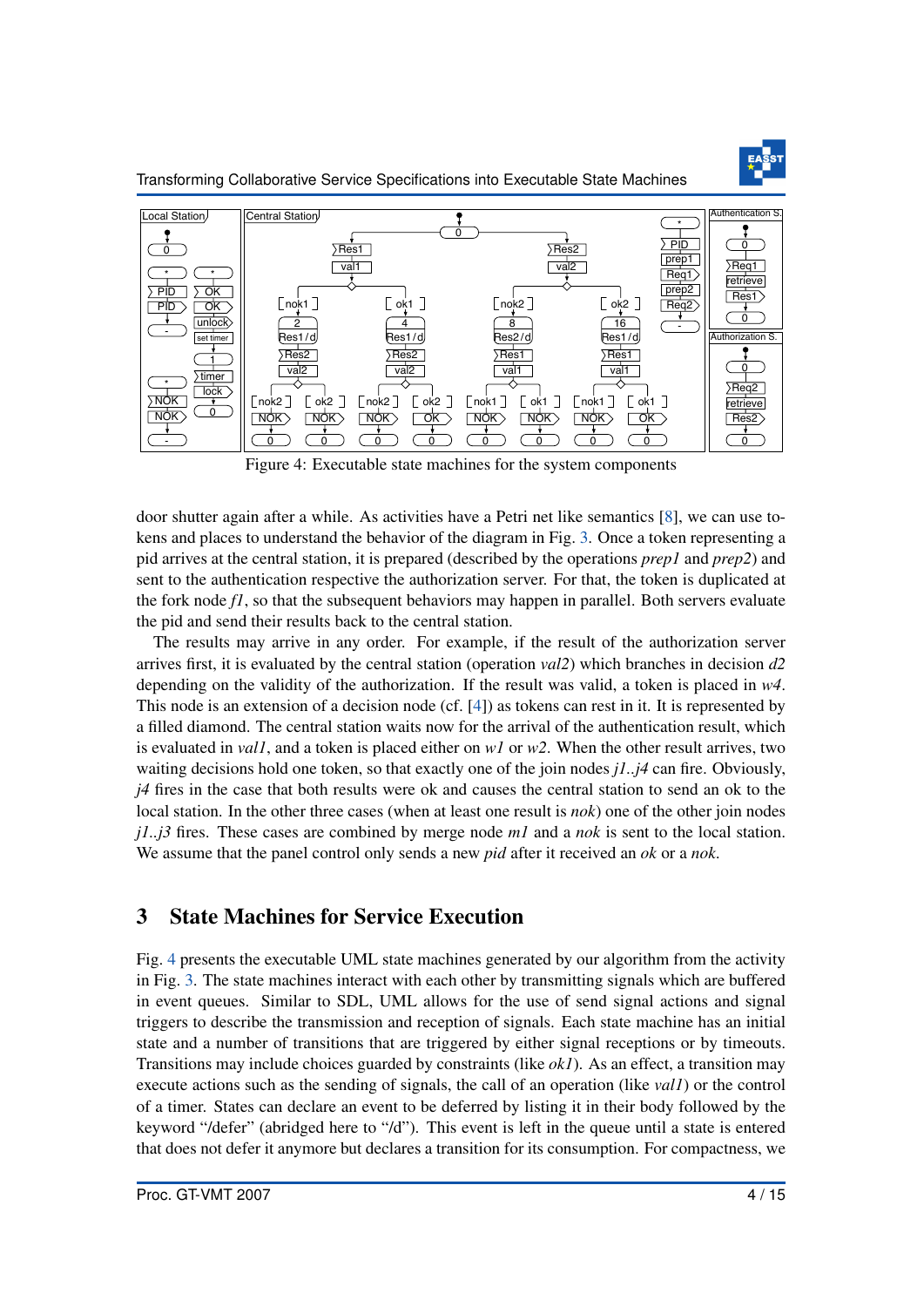

presented a transition that can be executed from any control state by referring to a state called "\*". After it executes, the state machine returns into its originating state, denoted by "-".

As these executable state machines are the input for our code generators [\[9\]](#page-15-2), they must fulfill some constraints to achieve efficient code. In particular, they are event-driven, which means that each transition is only executed as the reaction to either the creation of the state machine itself, the reception of a signal, or the expiration of an internal timer. In consequence, transitions are enabled based purely on their source state and trigger, so that guards may only be declared on branches following choices. Moreover, for each pair of control state and trigger, merely one transition may be declared to prevent fairness conflicts between competing transitions.

These executable state machines have a long tradition in the telecommunication area (see for example [\[10\]](#page-15-3)) and facilitate the efficient implementation on a range of different platforms and architectures, including J2EE. We defined in [\[5\]](#page-14-4) their execution semantics in terms of temporal logic and described, how they can be efficiently implemented using a scheduler as virtual machine layer. Of course, the constraints on the executable state machines needed to generate efficient code highly influence the layout of our algorithm which we discuss in the following.

#### 4 Transformation from Activities to State Machines

In our approach, an activity partition corresponds to one physical point of execution. We therefore generate one state machine for each activity partition. This also makes it possible to consider the activity partitions separately and not the entire activity, as discussed later. To separate the partitions from each other, we have to cut those edges which cross partition borders. These edges model the control flows between different system components. As communication between the state machines is done entirely by means of signals, a flow crossing the boundaries of activity partitions must be implemented as a signal transmission. In activities, flows between actions occur instantaneously, i.e., a token leaves an action and enters a subsequent one without resting in the flow. The transmission between state machines, however, is buffered. Introducing signal transmissions in flows between partitions therefore implies virtual places that may hold tokens. We add these places where flows enter a partition, as illustrated in Fig. 5 by the circles with the queue symbols inside. These so-called *queue places* simulate the input queue of the state machines implementing an activity partition. In the model, these input queues are of unlimited capacity<sup>[1](#page-5-0)</sup>. Thus, the virtual places are unbounded (i.e., can hold any number of tokens).

As described above, the state machines execute a transition as a reaction to the arrival of a signal. This event corresponds to the emission of a token from the virtual queue places. Hence, when we construct a transition, we simulate the emission of one token from a queue place. The token passes along the flows and nodes of the activity diagram until it reaches a control node where it has to wait for further events to happen. These are three kinds of nodes: (1) *Join nodes* synchronize different flows, that may arrive in any order. An incoming token may have to wait for the other incoming flows to arrive. (2) *Waiting decisions* synchronize competing join nodes (see Sect. 2). A token has to rest inside a waiting decision if none of the succeeding joins can fire. (3) *Timer nodes* may contain tokens describing that the timers are active.

Fig. 5 (a) illustrates also the *inner places* of the central station in which tokens rest to wait for

<span id="page-5-0"></span> $\overline{1}$  Of course, in an implementation, buffer capacity is limited, which can be addressed the means described in [\[5\]](#page-14-4).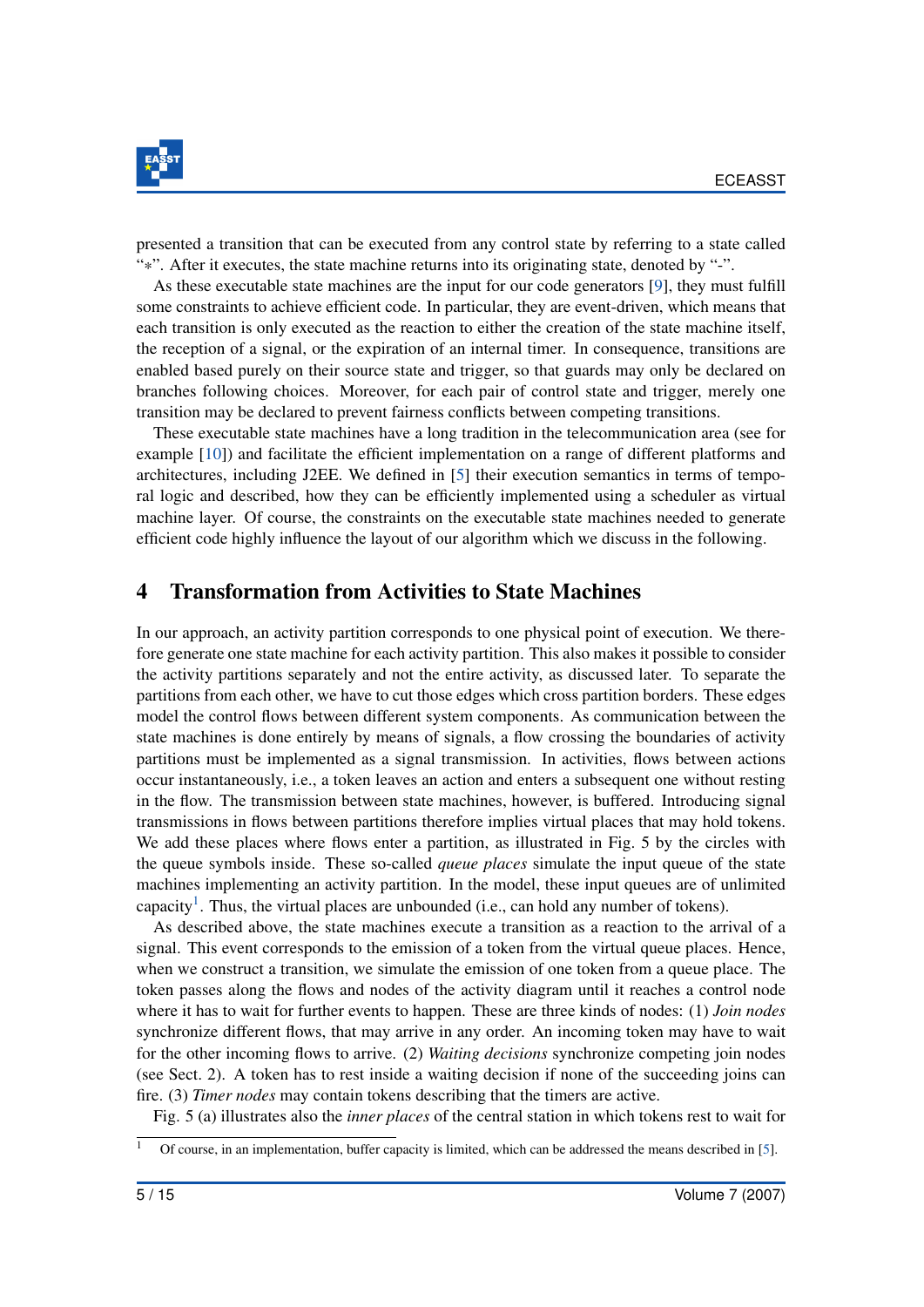

Figure 5: (a) Places for the nodes (b) Rules for token transitions

further input events. In contrast to the queue places, these inner places will constitute the control states of the state machine. For instance, the token in the waiting decision  $w^2$  of Fig. 5 (a) means that a valid authentication result arrived and that the central node waits for the result of the authorization. (The join nodes do not have own places, as all their incoming flow originate from waiting decisions, which hold the token instead.) For the number of control states to be finite, the number of tokens in an inner place must be bounded. Moreover, to keep the state space small, we allow only one token in each inner place. This is not a limitation since tokens that would fill an inner place are stored in the unlimited queue places as discussed later. The set of control states for one state machine is then the powerset of the inner places.

We can construct a state machine transition by following the passing of the tokens between two stable token markings. The marking of the inner places before passing the tokens define the source state of the transition and the next stable marking refer to the target state. The token taken from a queue place models the input signal consumed by the transition. The activity nodes passed by the token are transformed in the following way: Call operation actions and send signal actions are simply copied into the effect of a transition. Decision nodes with guards are added to the transition and lead to different branches. A flow leaving the current activity partition is translated to a send signal action. Fork nodes duplicate tokens, to that the subsequent flows are executed in parallel. In the transition, this is mapped by executing their actions interleaved. For instance, the transition triggered by *PID* in *Central Station* in Fig. 4 simply executes first the action *prep1* and then *prep2*. Initial nodes emit tokens once the activity is started and are treated by the initial transition of a state machine.

A problem is the handling of joins. The passing of a token after all incoming flows arrived would result in a transition without a trigger event, violating constraints of our event-driven state machines. Therefore we use the token passing rules illustrated in Fig. 5 (b). When a token arrives at a join and there are other incoming edges that do not yet offer a token (since their flow did not arrive yet), the token is stored and a new stable control state is reached *(i)*, awaiting the next event. If, however, the arriving token completes the join *(ii)*, the transition continues with its outgoing edge, and all tokens of the incoming edges are removed. Waiting decisions work similarly, but consider a set of subsequent join nodes. If none of these joins is ready, the decision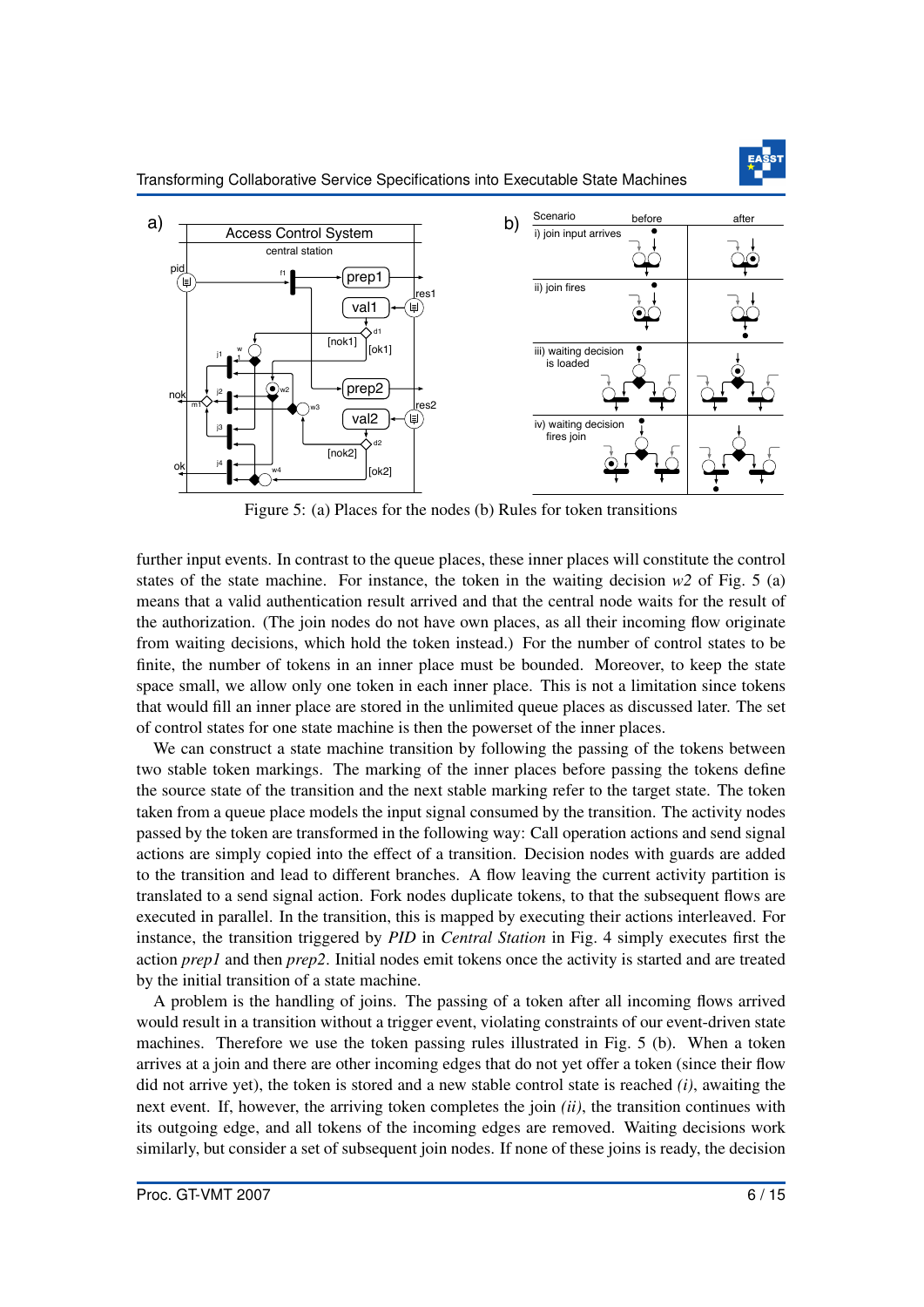

is filled with a token *(iii)*, and a new stable state is reached. If one of the joins is ready, the transition continues at its outgoing edge, consuming the token from the decision node *(iv)*.

In addition to the events of signal reception resulting from the split control flows, explicit signal receptions contribute to the set of unbounded queue places. Furthermore, timers are sources of events. When a timeout occurs, a token is emitted on the timer's outgoing edge. The transition is then constructed in the same way as for signal receptions. Some events may lead to states describing that an inner place contains more than one token. For example, if the central station is connected to several local stations, a pid could arrive while another pid is under evaluation. In this case it might happen, that, after the central station received a valid *res1* and waits for *res2*, another valid *res1* is coming, which requires node *w2* to hold two tokens. To prevent this, we do not create a transition for flows leading to a marking with several tokens in an inner place, but defer the incoming event, which may proceed after the inner place is emptied.

### 5 The Transformation Algorithm

To realize the transformation from activities to state machines introduced above, we can proceed in quite different ways. For instance, one could perform a complete reachability analysis over all allowed token allocations in the previously introduced inner and queue places of an activity and create a transition for every step. The disadvantage is that, especially in highly concurrent systems, the number of reachable states is very large, rendering the approach not scalable. Another possibility would be to perform a purely syntactical analysis of an activity. Here, for each edge between places, a set of transitions is generated. Thereby, a separate transition is created for all states in which tokens are contained in the corresponding places. This algorithm is quite efficient since every inner place of the activity is checked only once, but will lead to a large number of transitions leaving unreachable states. To prevent these disadvantages, we follow an intermediate approach. Reflecting that for every activity partition a separate state machine is created, we perform a reachability analysis over the states of an activity partition only, which are constituted by its inner places. Thus, the number of reachable states is kept small. Starting from the initial state, for each reached state and every possible input signal a separate transition is created. As we handle each incoming signal in all control states, some of these transitions may be never fired (if their input signal cannot occur in the state). However, an unnecessary transition would simply result in a code fragment that is never executed. While this is not a real problem, nevertheless, we plan to eliminate these transitions using interface descriptions of the other partitions. These interface descriptions may be offered as part of the collaboration building blocks of a library.

In the following, we explain our algorithm in detail. Fig. 6 depicts the main loop (lines *<sup>7</sup>* to *<sup>27</sup>*). As in most reachability analysis algorithms, this loop guarantees that all reachable markings of an activity partition are analyzed. The markings yet to be checked are listed in the variable *reachable* while *visited* contains all markings which were already analyzed. In the initial part of the algorithm *(1..6)*, a new and empty state machine is created. Thereafter, the first marking to be checked, the initial transition of the state machine and the set of events to be received by the state machine are computed. As our algorithm creates a state machine transition for each pair of reachable marking and event (see Sect. 4), the loop contains a nested for-loop *(10..26)* cycling through all events. The for-loop contains two nested if-statements. The first one *(11..25)* is used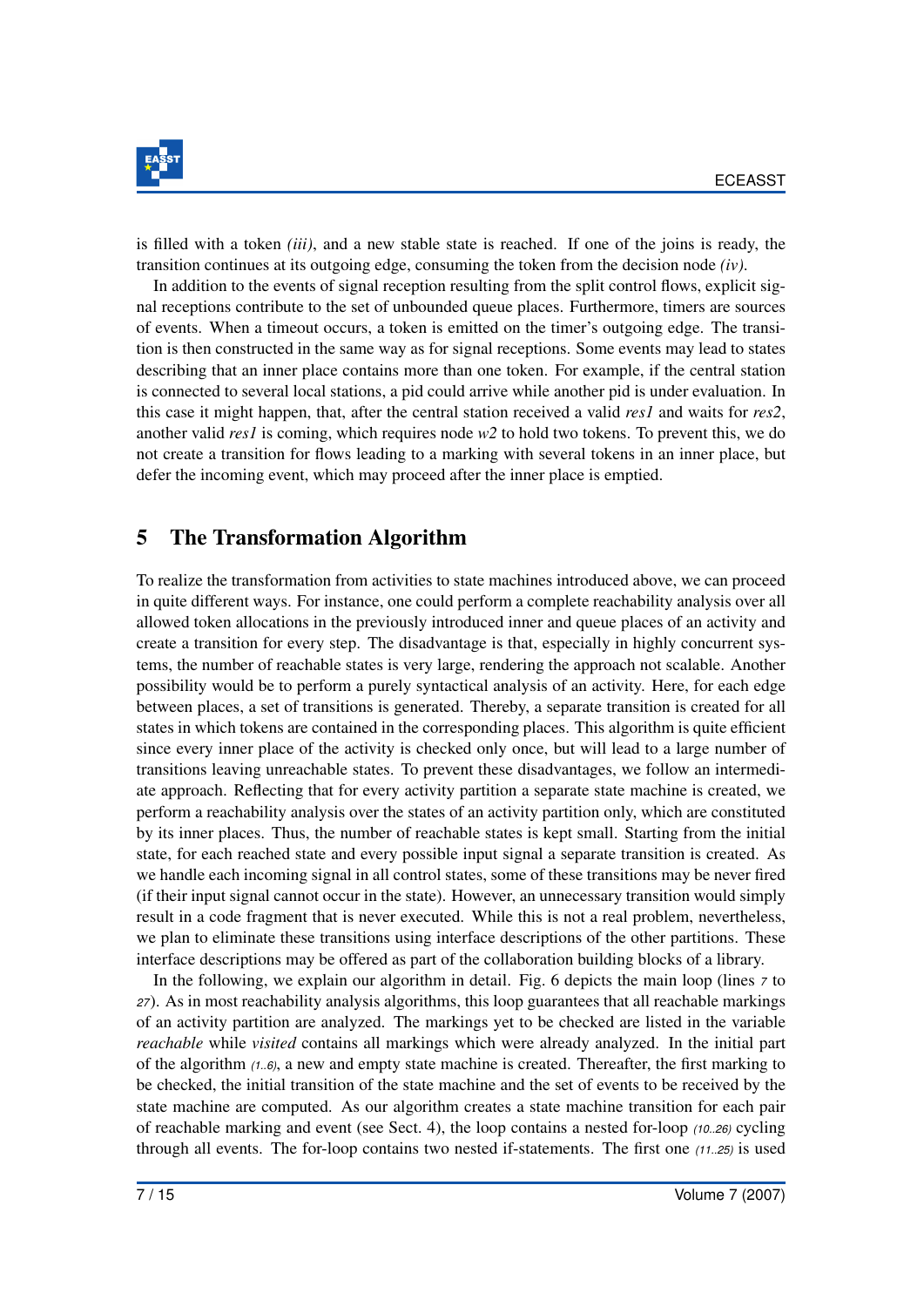Transforming Collaborative Service Specifications into Executable State Machines



|                 | transform(ActivityPartition a): StateMachine                      |    |                                                                              |
|-----------------|-------------------------------------------------------------------|----|------------------------------------------------------------------------------|
|                 | $\frac{1}{1}$ var stm: StateMachine = new StateMachine()          | 15 | <b>var</b> t: Transition = $new$ Transition(stm);                            |
|                 | 2 var firstState: State = $computeFirstState(a)$                  | 16 | t.setSource(current)                                                         |
|                 | 3 createInitialTransition(firstState, stm)                        | 17 | t.setTrigger(e)                                                              |
|                 | 4 var events: Set of Event = computeEvents(a)                     | 18 | <b>var</b> marking: $long = getMaking(current)$                              |
|                 | 5 var visited: Set of State = $\emptyset$                         | 19 | <b>if</b> e <b>is</b> timeout <b>then</b> marking = unset $Time(e, marking)$ |
|                 | 6 var reachable: Set of State = {firstState}                      | 20 | <b>var</b> Edge edge = retrieveEdge(e)                                       |
|                 | 7 while reachable $\neq \emptyset$ do                             | 21 | var targets: Set of State                                                    |
| 8               | <b>var</b> current: State = reachable.removeFirst();              | 22 | $=$ build Transition (edge, marking, t, a, stm)                              |
| 9               | visited = visited $\cup$ { current }                              | 23 | reachable = reachable $\cup$ (targets / visited)                             |
| 10 <sup>1</sup> | for all $e \in$ events do                                         | 24 | end if                                                                       |
| 11              | <b>if</b> $\neg$ (e is timeout $\land$ timerActive(current)) then | 25 | end if                                                                       |
| 12              | <b>if</b> harmsBoundedness(current, e) then                       | 26 | end for                                                                      |
| 13              | current.deferEvent(e)                                             |    | 27 end while                                                                 |
| 14              | else                                                              |    | 28 return stm.                                                               |

Figure 6: Main control

to ignore events triggered by a timer which is not active in the current state. The second ifstatement enables us to handle violations of the desired 1-boundedness property correctly. If the traversal of an edge in the checked activity would lead to two or more tokens in any inner place, the algorithm does not create a transition but defers the event in the current state *(13)*. Otherwise, a new transition is built in the else-statement *(15..23)*.

The transitions of a state machine are created by means of the recursive method *buildTransition (20)*, listed in Fig. 7. It considers the traversal of a token from one stable marking to another. For each edge part of the flow triggered by the event it is called recursively and builds the corresponding transition along the way. The method returns the set of stable states reached by the transition. It is a set, as a flow may lead to several distinct reachable states after a decision node. The returned states are used by the main loop to determine the reachable markings of the partition yet to be checked. The method contains an order of nested if-statements describing the behavior for each possible node in the analyzed activity edge. It returns if the edge leaves the partition *(2)*, reaches a join which cannot be fired in the current activity marking *(12)*, starts a timer *(17)*, arrives at a waiting decision in which none of the corresponding joins can be fired in the current marking *(50)*, or reaches a flow final resp. activity final node *(58, 62)*. In all these cases a new stable state is reached and the created transition can be completed. When another edge is reached, the transition is not yet complete and its building process has to be continued by a recursive call of *buildTransition*. These cases are a join which can be executed after being reached by a token on the analyzed edge *(10)*, a send action *(27)*, an operation call *(30)*, a merge *(32)*, a decision *(40)*, a waiting decision from which a corresponding join can be fired after being reached by a token *(48)*, and a fork *(57)*. While most steps in creating a transition follow directly the ideas presented in Sect. 4, we will look now on the decisions and forks which are a little subtle. A decision leads to the addition of a choice pseudo state to the transition behind which more than one continuing transition fragments are added. This is done by the for-loop *(36..42)* which calls *buildTransition* for each of the choice's branches. Arriving at a fork *(55)* means that tokens are emitted at each outgoing edge and actions of different flows are carried out in parallel. As one state machine executes only one action at a time, we map parallel executing flows inside one activity partition to an interleaved execution, which is a correct refinement. This execution is computed by the method *collectEffects* which is not listed here for the sake of brevity.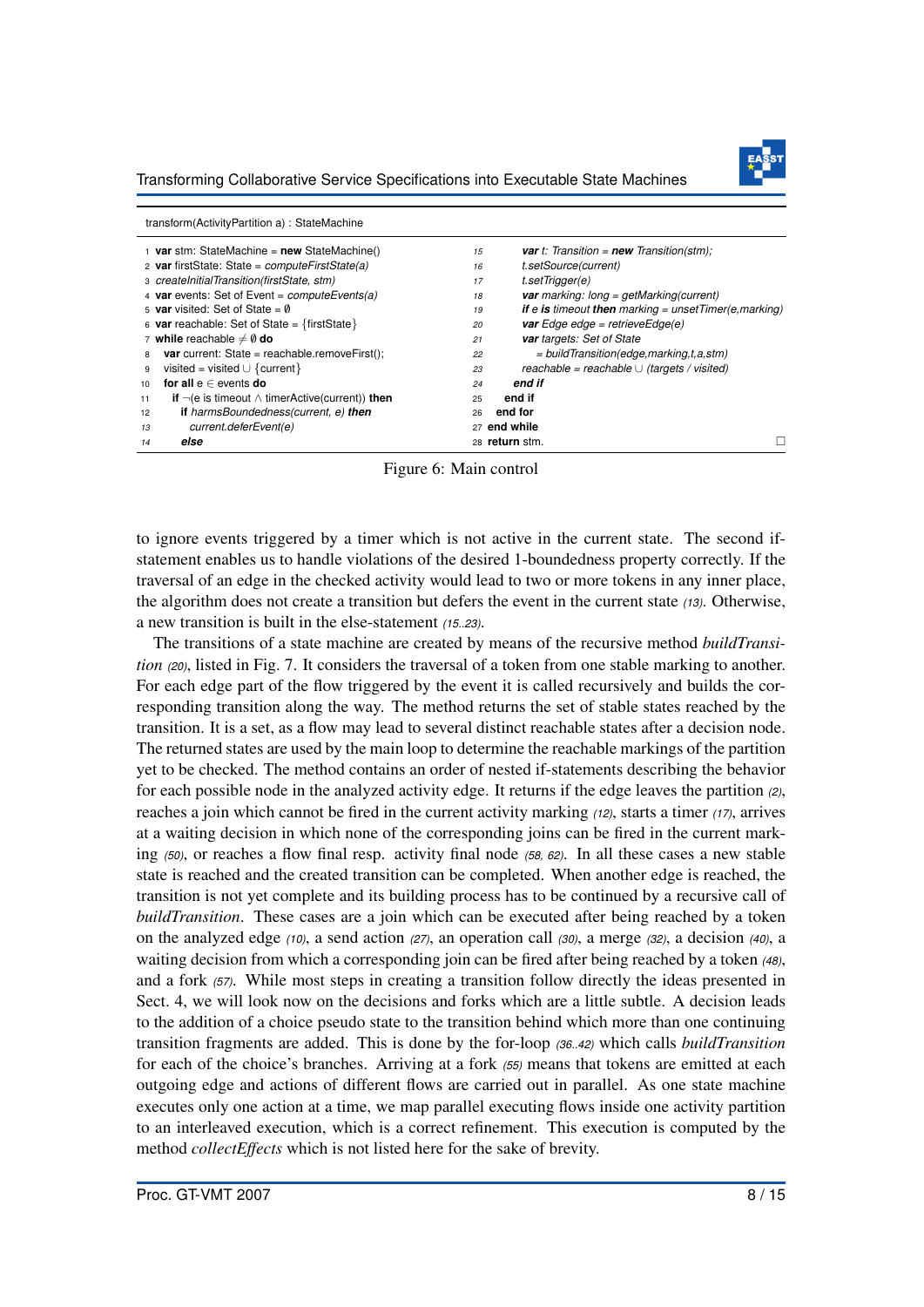

| $\frac{1}{1}$ var node: Node = edge.getTarget()            | 33 else if node is decision then                                   |
|------------------------------------------------------------|--------------------------------------------------------------------|
|                                                            | var p: Pseudostate = $new$ Pseudostate(stm, CHOICE)<br>34          |
| 2 if leavesPartition(edge, a) then                         | var reachable: Set of State<br>35                                  |
| addSendSignalAction(t,edge)<br>3                           | for all $o \in node.outgoings()$ do<br>36                          |
| <b>var</b> target: State = getState(c)<br>4                | <b>var</b> $t = new Transition(stm)$<br>37                         |
| t.setTarget(target)<br>5                                   | t.setSource(p)<br>38                                               |
| return $\{target\}$<br>6                                   | t.setGuard(o.getGuard())<br>39                                     |
|                                                            | <b>var</b> $r$ : Set of State = buildTransition(o,c,t,a,stm)<br>40 |
| 7 else if node is join then                                | reachable = reachable $\cup$ r<br>41                               |
| if canFire(join,c) then<br>8                               | end for<br>42                                                      |
| var n: long = markingAfterJoinFired(c)<br>9                | return reachable<br>43                                             |
| return buildTransition(outgoing(edge),n,t,a,stm)<br>10     |                                                                    |
| else<br>11                                                 | 44 else if node is waiting decision then                           |
| <b>var</b> n: long = markingAfterJoinInputArrived(c)<br>12 | for all $o \in node.outgoings()$ do<br>45                          |
| var target: State = $getState(n)$<br>13                    | var join: Node = $o$ target;<br>46                                 |
| t.setTarget(target)<br>14                                  | if canFire(join, marking) then<br>47                               |
| return $\{target\}$<br>15                                  | return buildTransition(o,c,t,a,stm)<br>48                          |
| end if<br>16                                               | end if<br>49                                                       |
|                                                            | end for<br>//no join could fire<br>50                              |
| 17 else if node is timer then                              | <b>var</b> $n : long = markingAfterDecisionSet(c)$<br>51           |
| addSetTimerAction(t,node)<br>18                            | <b>var</b> target: State = getState(n)<br>52                       |
| <b>var</b> $n : long = markingAfterTimerSet(c)$<br>19      | t.setTarget(target)<br>53                                          |
| <b>var</b> target: State = $getState(n)$<br>20             | return $\{target\}$<br>54                                          |
| t.setTarget(target)<br>21                                  |                                                                    |
| return $\{target\}$<br>22                                  | 55 else if node is fork then                                       |
| 23 else if node is send action then                        | collectEffects(outgoings(node),t)<br>56                            |
| addSendSignalAction(t,node)<br>24                          | return computeForkedState(outgoings(node))<br>57                   |
| var target: State = $getState(c)$<br>25                    |                                                                    |
| t.setTarget(target)<br>26                                  | 58 else if node is flow final then                                 |
| return buildTransition(outgoing(node), c,t, a, stm)<br>27  | <b>var</b> target: State = $getState(c)$<br>59                     |
|                                                            | t.setTarget(target)<br>60                                          |
| 28 else if node is call operation action then              | return $\{target\}$<br>61                                          |
| t.addEffect(node)<br>29                                    |                                                                    |
| return buildTransition(outgoing(node), c,t,a, stm)<br>30   | 62 else if node is activity final then                             |
|                                                            | t.setTarget(new FinalState(stm))<br>63                             |
| 31 else if node is merge then                              | return $\{\}$<br>64                                                |
| return buildTransition(outgoing(node), c,t,a, stm)<br>32   | 65 end if                                                          |

Figure 7: Method to build a transition

# 6 Correctness of the Transformation

To verify that the algorithm carries out transformations in a correctness-preserving manner, we use the linear-time temporal logic cTLA [\[12\]](#page-15-4) as a formalism which is based on Leslie Lamport's TLA [\[13\]](#page-15-5). cTLA enables the description of resources and constraints in a process-like notion and provides a coupling structure based on conjoining actions (i.e., predicates on pairs of states describing sets of transitions). Refinement verifications are carried out as temporal logic implication proofs (cf. [\[13\]](#page-15-5)). As the semantics of activities is based on Petri-nets [\[8\]](#page-15-1), UML 2.0 activities can easily be expressed by cTLA processes as pointed out in [\[14\]](#page-15-6). An activity, basically, is a cTLA system description consisting of processes each describing a single activity partition. The variables of a process model its inner places while each queue place of a partition is described by a separate input queue.

For the state machines forming the input of our code generators, we defined a special dialect cTLA/e [\[5\]](#page-14-4) which describes the coupling between components by assigning a single input queue to each component. A state machine transition is specified by a cTLA action which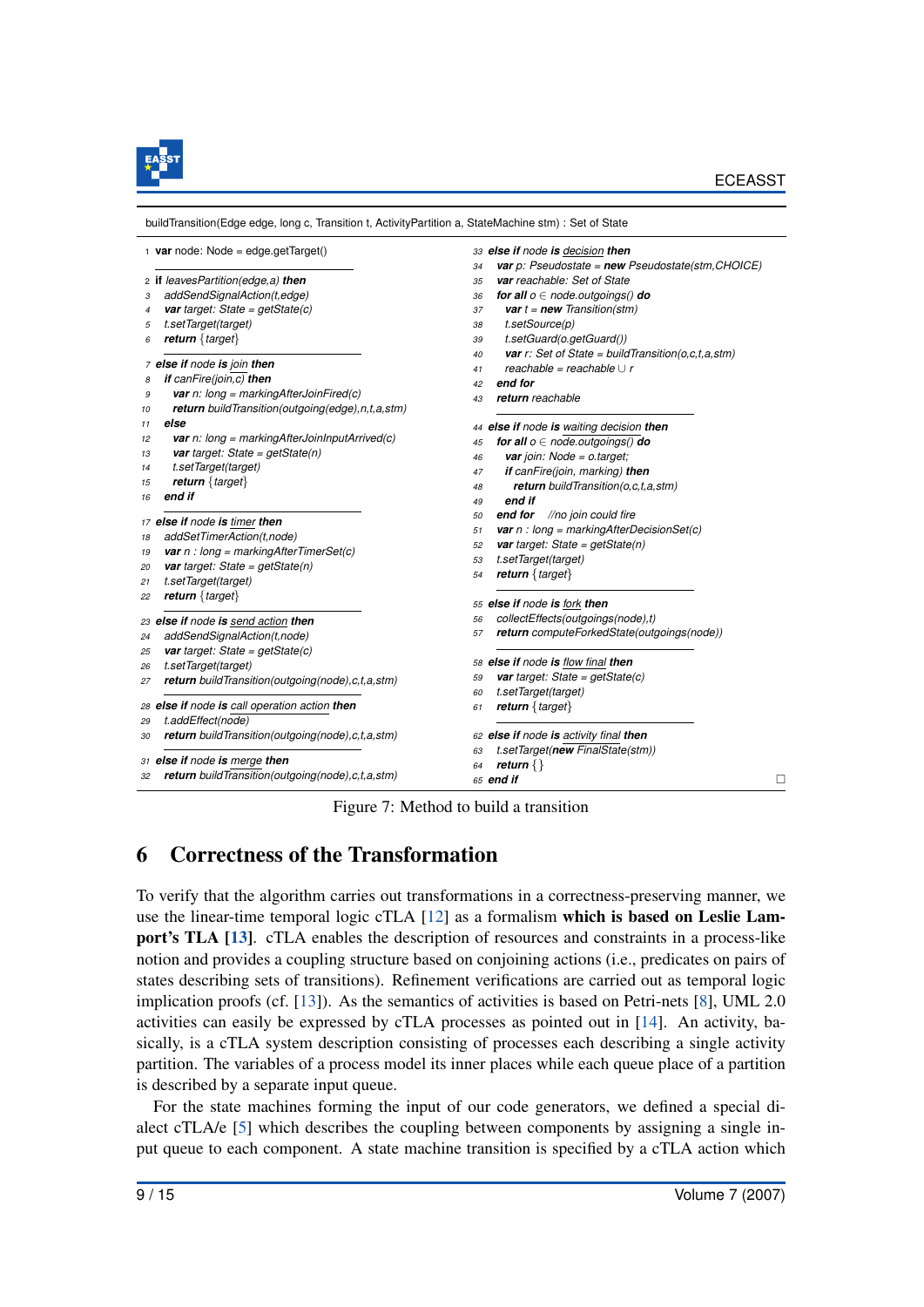

reflects that the transition depends only on the current state and the first signal in the input queue. Moreover, each component contains an extra queue to handle deferred events. The refinement of specifications modeling activities to cTLA/e-based descriptions is carried out by a sequence of correctness-preserving refinement steps accompanied by cTLA/TLA implication proofs (cf. [\[13\]](#page-15-5)). For the sake of brevity, we do not give a thorough introduction to cTLA here and sketch the proof steps only briefly.

To verify formally that a state machine *S* derived from an activity partition *A* keeps all the functional properties state by *A*, we must perform by temporal logic deductions that the implication  $S \Rightarrow A$  holds. According to Abadi and Lamport [\[15\]](#page-15-7), this can be achieved by finding a so-called refinement mapping from the states of *S* to those of *A*. A refinement mapping takes into account that cTLA enables the modeling of state transition systems. A system formula consists of an initial condition describing the set of initial states, cTLA actions which are predicates on a pair of a current state and a next state and model a set of state transitions each, and liveness properties expressed by fairness assumptions on actions which enforce that actions are eventually executed when they are consistently enabled. A refinement mapping has to keep the following properties:

- An initial state of *S* is mapped to an initial state of *A*.
- Each cTLA action of *S* is either mapped to an action of *A* or to a so-called stuttering step in which the mapped current and next states of *A* are identical.
- Each fairness assumption of *A* is provided by the fairness assumptions of *S* (i.e., if an action  $\psi$  of *A* is consistently enabled, the fairness actions of *S* enforce a state sequence in which eventually an action is carried out which is mapped to  $\psi$ ).

In Sec. 4 we stated that the state space of an activity partition *A* is partly defined by its inner places which are situated before joins, at decision nodes, at initial nodes, and at timers. Moreover, it contains queue places which are situated at points where an incoming flow passes the partition border and on receive actions. The state space of a state machine is defined in [\[5\]](#page-14-4) and consists of the literal states of the state machine, an input queue, a defer queue, output queues for all connected state machines, and flags for each timer. Furthermore, activities may contain auxiliary variables which our algorithm directly maps to auxiliary variables of the corresponding state machines. To outline the correctness of the algorithm, we will, in the following, list a mapping of the state space from *S* to that of *A* and sketch thereafter that it keeps the refinement mapping properties:

• To find a mapping from *S* to the queue places of *A*, we have also to consider the linked state machines as the queue places mainly describe the interaction between different system elements. At an activity partition, we have a separate queue place for every signal type *st* while in the corresponding state machine, we have central queues for all signals. Moreover, in the activity we do not distinguish if a signal is still at the side of the outgoing partition, already in the incoming partition, or deferred. Reflecting these properties, we map all signals *s* of type *st*, which are either in the output queue of a neighboring state machine *Sn*, in the input queue of *S*, or in its defer queue, to the queue place *qpst* for *st* in *A*:

$$
\forall st : qp_{st} = \{s | s.\textit{type} = st \land s \in inputQ_S \cup \textit{deferQ}_S \cup \bigcup_{S_n \in \textit{Neighbors}} S_n.\textit{out putQ}_S\}
$$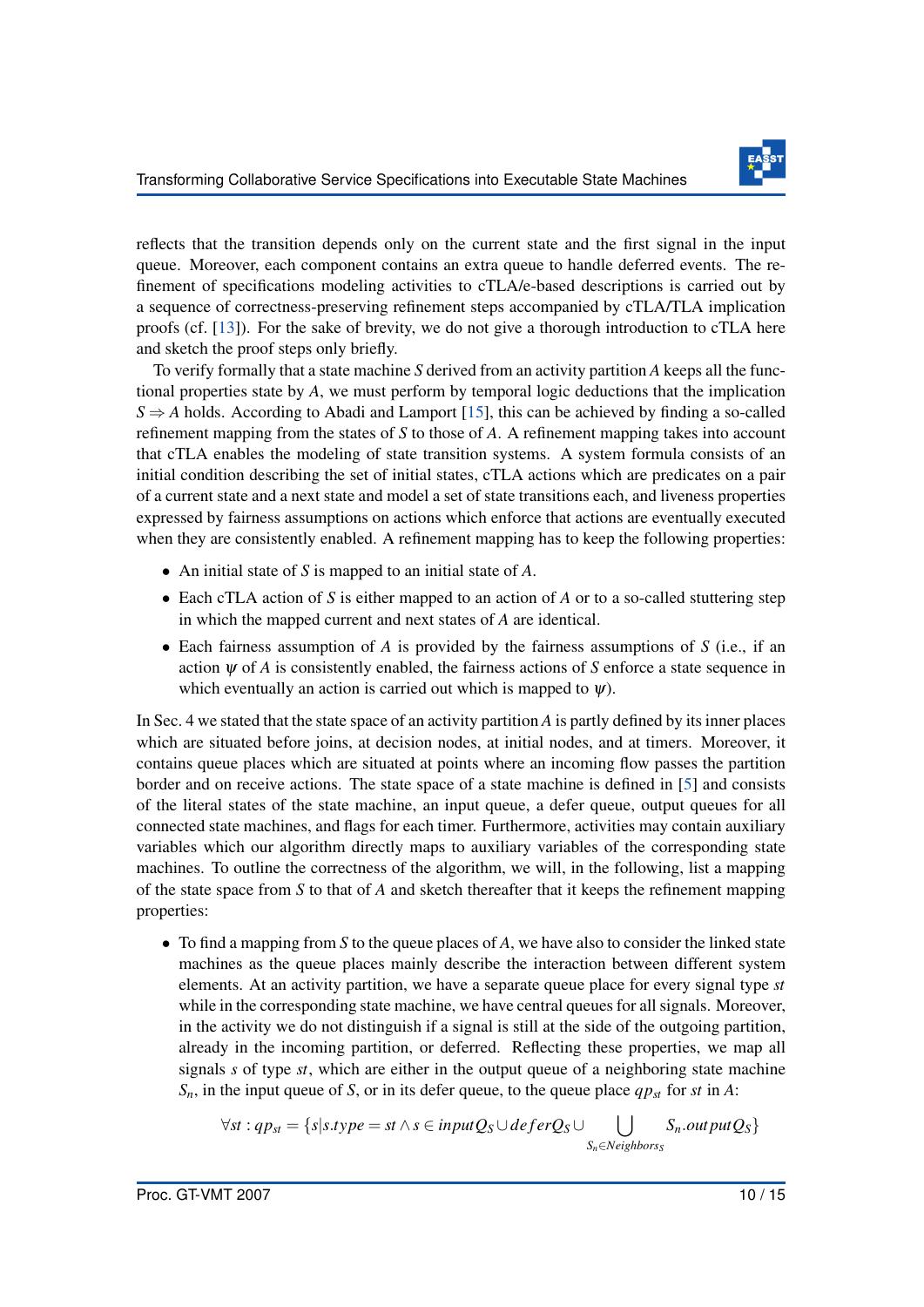

• A mapping of *S* to the inner places of *A* located at joins, decision nodes, and initial nodes has to consider that we use 1-boundedness in the inner places *ip* and that the algorithm creates the states of *S* as a string of flags *f lip* each being set to 0 if the corresponding inner place *ip* is empty and to 1 if *ip* contains a token *to*:

$$
\forall ip : ip = \text{IF } fl_{ip} = 1 \text{ THEN } \{to\} \text{ ELSE } \{\}
$$

• To find a mapping from *S* to the inner places of *A* describing a timer is a little more complex. Indeed, the algorithm adds also a flag  $f_t$  for each timer  $t$  in  $A$  to the state representation in *S*. Nevertheless, to find a decent mapping one has to consider the handling of timers in state machines. When a timer expires, it creates a signal which is attached to the local input queue. Thus, we must map both the states of *S* in which the flag  $fl<sub>t</sub>$  of timer *t* is enabled and in which a signal  $s_t$  caused by  $t$  is in the input or defer queue to a setting in *A* where a token *to* is on the inner place *ip<sup>t</sup>* of *t*. That is expressed by the mapping listed below:

 $\forall i p_t : i p_t = \text{IF } fl_t = 1 ∨ s_t \in input Q_S ∪ deferQ_S \text{ THEN } {to} \$ 

• The mapping from the auxiliary variables from *S* to those of *A* is the identity function.

In the first step of the proof that the function listed above fulfills the refinement mapping properties, we have to verify that the initial state of *S* is mapped to that of *A*. Initially, the queue places in *A* are empty while the input, output, and defer queues of *S* do not contain elements as well. Thus, the mapping of the queue places fulfills the property trivially. The inner places of *A* are empty except those located at an initial node. As discussed in Sec. 5, the algorithm maps the token placement of an initial state of *S* in which just the flags representing the inner places of the initial nodes are set to 1. Since the auxiliary variables of *S* and *A* contain the same initial settings, therefore, the initial state of *S* is mapped to the initial state of *A*.

Next, we prove that every cTLA action in the model of the state machine *S* is mapped either to a cTLA action of the activity partition *A* or to a stuttering step. As introduced in [\[5\]](#page-14-4), the model of *S* contains different kinds of actions. One type describes the transitions of *S* and for each transition  $tr_f$ , a cTLA action  $\phi_{tr_f}$  is defined. The algorithm creates  $tr_f$  only if a flow  $f$  exists modifying the token setting of *A*. In the following, we state a number of properties preserved by the algorithm in the creation of the corresponding transition *tr<sup>f</sup>* which are used for the refinement proof:

- 1. A transition  $tr_f$  is only created if in its source state all flags  $fl_{ip}$  representing those inner places *ip* of *f* are set to 1 which have to contain tokens in order to execute *f* .
- 2. The algorithm creates *tr<sup>f</sup>* only for a flow *f* if the execution of *f* does not violate the inboundedness property of the inner places in *A*.
- 3. If the queue place in *f* , from which a token is removed, has the type *st*, *tr<sup>f</sup>* is only triggered if *st* is at the front of the input queue.
- 4. By executing a transition  $tr_f$  which does not leave an initial state, the signal at the front of the input queue is consumed.
- 5. A transition  $tr_f$  consuming a signal from the input queue which was created by a timer is generated if the corresponding flow *f* starts at an inner place describing a timer node.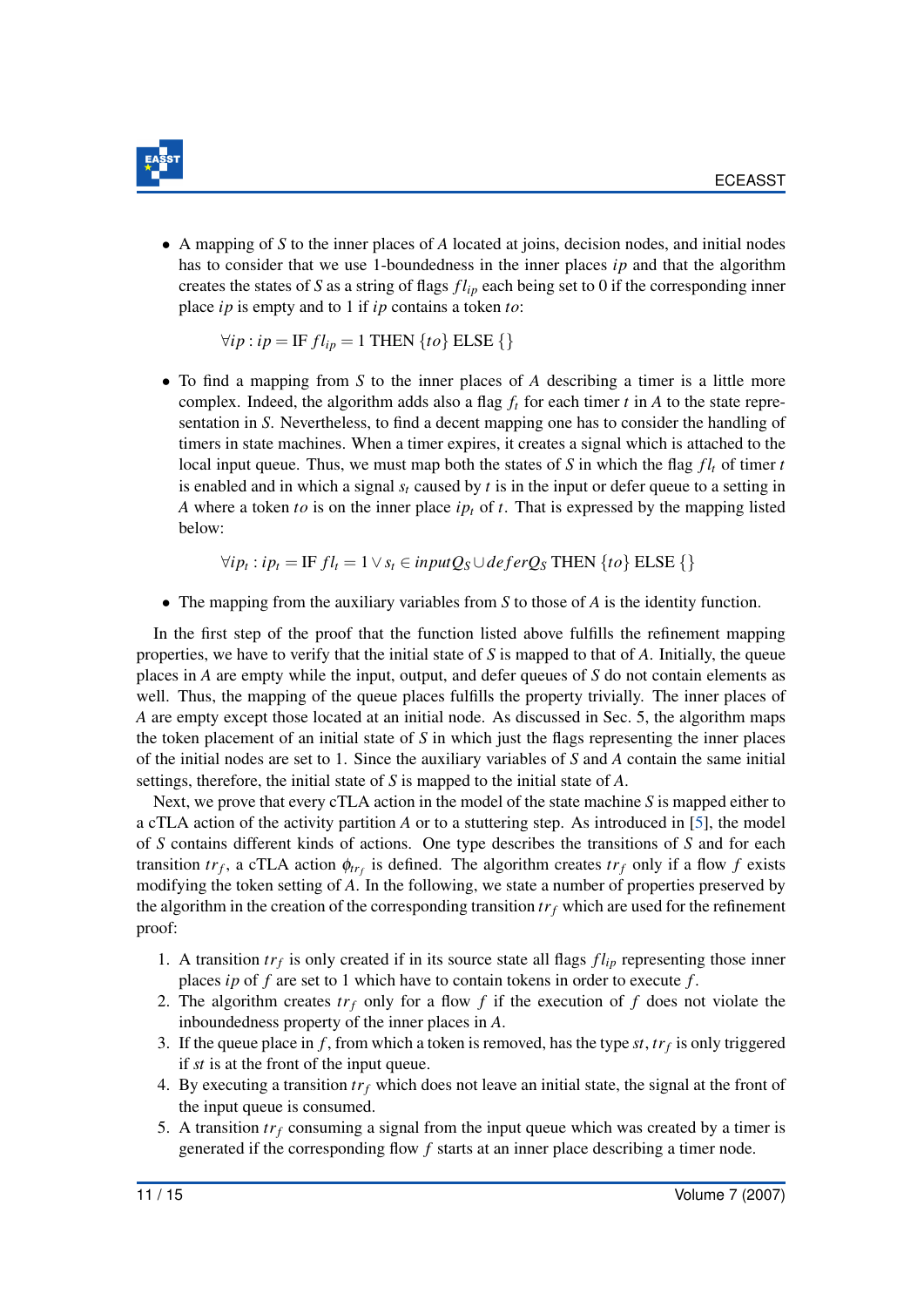

- 6. The target states of  $tr_f$  are generated by starting with the source state and resetting the flags representing inner places, from which tokens were removed, to 0 while those with a new token are set to  $1^2$  $1^2$ .
- 7. If in  $f$  a token is heading to the partition border with a partition  $A_n$  or to a send action with destination  $A_n$ ,  $tr_f$  puts a send signal into the output queue devoted to the state machine  $S_n$ realizing *An*.
- 8. A call operation action passed in  $f$  is reflected by adding its code to  $tr_f$ . Here, we demand that an auxiliary variable may be modified only once in *f* and, in consequence, in *tr<sup>f</sup>* .

Assuming that  $\phi_{tr_f}$  is the cTLA action modeling  $tr_f$  and  $\psi_f$  those of the flow *f*, these properties are sufficient to prove the implication  $\phi_{tr_f} \Rightarrow \psi_f$ . By the first three properties, we can assure that the enabling condition of  $\phi_{tr_f}$  implies that o  $\psi_f$  since according to the mapping all necessary tokens are set  $(1)$ , the 1-boundedness after carrying out  $f$  is preserved  $(2)$ , and the queue place from which *f* leaves contains an element (3).

The other properties are used to verify that the effects of  $\phi_{tr_f}$  are correctly mapped to those of ψ*<sup>f</sup>* . The elimination of a signal of type *st* from the input queue is mapped to the removal of a token from the queue place  $st(4)$ . In addition, if  $tr_f$  consumes a signal  $s_f$  created by a timer from the input queue, *s<sup>t</sup>* is mapped to a flow *f* removing a token from the corresponding timer node (5). We can further verify that *tr* is a correct realization of the token flow between the inner places in *f* (6). The delivery of a signal *s* to an adjacent state machine  $S_n$  does not spoil the corresponding mapping of  $S_n$  to a neighboring activity partition  $A_n$  as *s* is added to an incoming queue place of  $A_n$  if *S* puts it to its output queue devoted to  $S_n$  (7). Finally, it is guaranteed that the auxiliary variables are correctly mapped (8). It is not difficult to verify that these properties imply that the mapping listed above maps  $\phi_{tr_f}$  to  $\psi_f$  which is omitted, however, for brevity.

Other cTLA actions in *S* specify the execution of timers and the addition of timer signals to the input queue, model the deferral of a signal by transferring it from the input to the defer queue, and describe the transfer of signals from the neighbor's output queue to the own input queue. It can be easily shown that these actions lead to stuttering steps in *A*.

In the third step, we have to verify that the fairness assumptions of the actions  $\psi_f$  describing the flows in *A* are kept. The algorithm guarantees that for every token placement in the inner nodes of *A* enabling a flow *f*, a transition  $tr_f$  is generated implementing *f*. Thus, with respect to the first two properties listed above, an action  $tr_f$  is enabled whenever  $f$  can fire. The only impeding condition is the third property since  $tr_f$  may only be executed if the signal *s* consumed by it is at the first place of the input queue. According to the mapping, however, the cTLA action  $\psi_f$  specifying *f* can be enabled if *s* is either in the output queue of the neighboring state machine *S<sup>n</sup>* or in any place on the input or defer queues of *S*. Thus, we must verify that *s* is eventually being moved to the front of the input queue where it will remain consistently until an action  $\phi_{tr}$ is executed. If *s* is still in the output buffer of  $S_n$ , it will be moved to the end of the input buffer of S by the fair<sup>[3](#page-12-1)</sup> action modeling the transmission from  $S_n$  to S. Since signals before *s* in the input resp. defer queue are either continuously being deferred<sup>[4](#page-12-2)</sup> or eventually being consumed. Thus,

<span id="page-12-0"></span> $\overline{2}$ If a token is both removed from and added to an inner place in the same flow, its flag remains set to 1.

<span id="page-12-1"></span><sup>3</sup> In [\[12\]](#page-15-4) we established that liveness can only be guaranteed in a distributed system if transmitted messages are eventually being delivered. This property is expressed by the fairness assumption on the action specifying the transmission.

<span id="page-12-2"></span><sup>4</sup> In that case, the transitions consuming them are never enabled.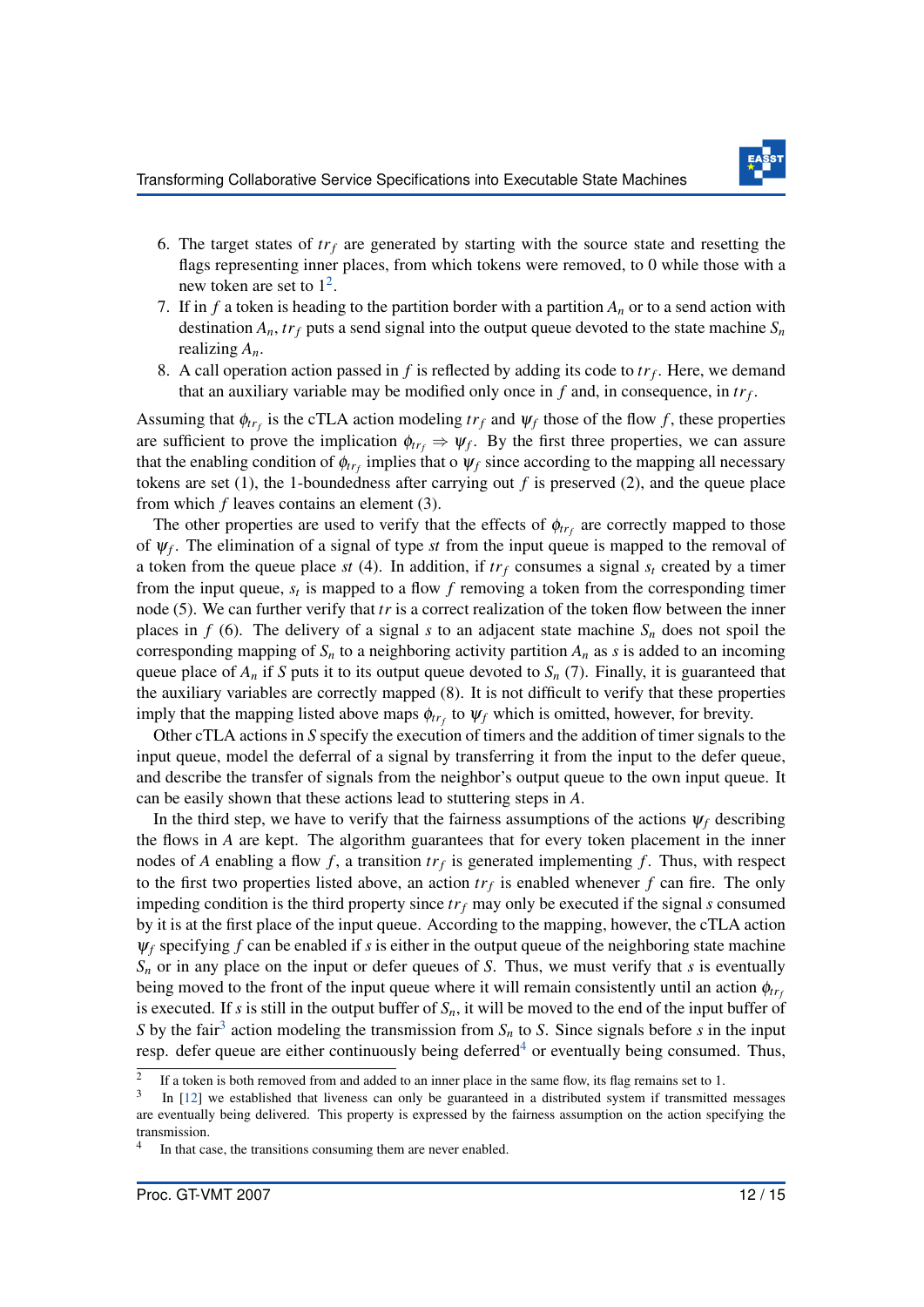

*s* will be eventually at the front of the input queue. If *f* is not enabled, *s* may be deferred itself but is brought back to the front of the input queue by other transitions. As there is only a finite number of transitions  $tr_f$  modeling  $f$ , in consequence, one of those will be consistently being enabled if *f* can be triggered as well. Due to the fairness assumption of the corresponding cTLA action  $\phi_{tr_f}$  it will be eventually fired which, because of the mapping, causes also the triggering of *f* .

Thus, we could verify that the mapping listed above is a refine mapping. According to [\[15\]](#page-15-7), we could thereby prove that the state machine *S* together with its neighboring state machines  $S_n$ produced by the algorithm is a correct implementation of the activity partition *A*. Since this prove can be carried out for all partitions of the activity, we established that the algorithm transforms activities to state machines in a correct way.

#### 7 Related Work

To our best knowledge, the algorithm presented here is the first one that directly transforms UML 2.0 activity diagrams into the executable state machines described above. Our work is related to that of Eshuis on model checking of activity diagrams [\[11\]](#page-15-8), in which activity diagrams are transformed into the input language of NuSMV, a symbolic model verifier [\[16\]](#page-15-9). We could not adapt this algorithm for our work, since, as discussed in Sect. 5, syntactical algorithms cause in our field of application a high number of considered unreachable states. To execute activity graphs, Eshuis and Wieringa [\[17\]](#page-15-10) describe an algorithm for an event router to coordinate the behavior of components. Aiming at workflow systems, their execution differs from ours as it assumes a centralized architecture and the activity is considered as a whole, rather than splitting up the activity into its partitions and creating distributed state machines as we do.

There is a number of approaches that take scenario descriptions based on sequence diagrams (like MSCs or UML sequence diagrams) to synthesize state machines [\[18,](#page-15-11) [19,](#page-15-12) [20,](#page-15-13) [21\]](#page-15-14). While the resulting state machines are similarly executable as the ones we described, the input of these synthesizers in form of sequence diagrams differs from activity diagrams. Sequence diagrams often specify only a set of scenarios rather than a complete behavior, which may lead to behaviors that are not expressed explicitly. They focus on the interactions and identify signals. In contrast, activities focus on the operations and decisions that have to be performed by its participants, and our algorithm generates the necessary interactions in form of signal transmissions automatically.

Use case maps (UCM, [\[22\]](#page-15-15)) offer a notation that is close to that of UML activities, as they also allow the specification of behavior in terms of causal paths that may involve several components. Yong He et al. conducted an experiment [\[23\]](#page-15-16) in which a specification expressed by use case maps was transformed into message sequence charts. These, in turn, were transformed into executable SDL specifications using the tool MSC2SDL  $[18]$ . Similar to that, Castejon  $[24]$  $[24]$ outlines an algorithm that takes specifications in UCM and UML 2.0 collaborations to generate state machines from sequence diagram fragments contained in the collaborations.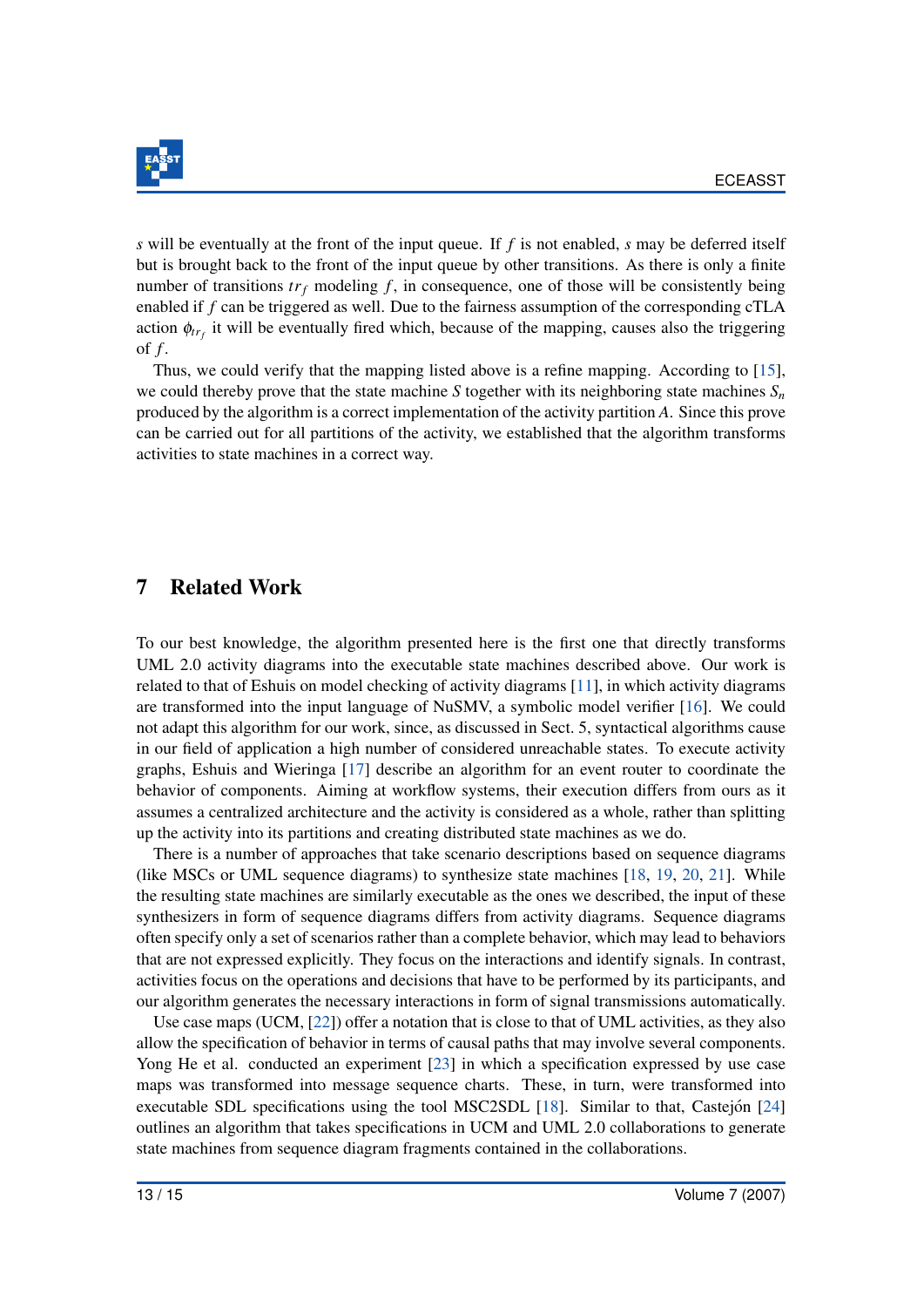

## 8 Concluding Remarks

We described an algorithm that transforms UML 2.0 activities into a UML 2.0 state machines, from which we can easily generate efficiently executable code. The algorithm is implemented in Java and integrated into our Eclipse-based tool suite, so that we now have a complete automated development process from collaborative specifications based on activities to implementations on various platforms. As input and output we use models stored in the Java UML 2.0 repository from the Eclipse UML2 project. The algorithm does not construct an intermediate graph, but only UML model elements that are part of the desired output state machines, so that it is efficient with respect to the memory needed. The time for the transformation of the presented example is negligible; the state machines appear practically instantly. Moreover, we expect the algorithm to scale well also for more complex systems, as the increased complexity of a system leads more to a higher number of partitions than to more complex ones causing only a linear increase.

This work describes a step of a more comprehensive engineering approach for the creation of interactive services by correctness-preserving design steps. Initially, a service specification is composed from various abstract collaborations that, to a large extent, can be obtained from domain-specific libraries. Such abstract collaborations are often quite simple and can also be understood by customers, who are not experts in software technology but want to focus on their actual business. In succeeding steps, such abstract specifications are incrementally refined until the specification has a degree of detail that enables direct translation to software. Due to the algorithm, we are now able to perform these refining design steps entirely in the collaborationoriented perspective. As pointed out in [\[4\]](#page-14-3), for this purpose we can use the activities with their convenient properties as reusable building blocks.

### Bibliography

- <span id="page-14-0"></span>[1] Floch, J., Bræk, R.: Towards Dynamic Composition of Hybrid Communication Services. 6th Int. Conf. on Intelligence in Networks (SMARTNET), Deventer, Kluwer, (2000)
- <span id="page-14-1"></span>[2] Rößler, F., Geppert, B., Gotzhein, R.: Collaboration-Based Design of SDL Systems. 10th Int. SDL Forum on Meeting UML, Springer-Verlag (2001) 72–89
- <span id="page-14-2"></span>[3] Sanders, R.T., Castejón, H.N., Kraemer, F.A., Bræk, R.: Using UML 2.0 Collaborations for Compositional Service Specification. In: ACM / IEEE 8th Int. Conf. on Model Driven Engineering Languages and Systems. (2005)
- <span id="page-14-3"></span>[4] Kraemer, F.A., Herrmann, P.: Service Specification by Composition of Collaborations — An Example. 2nd Int. Workshop on Service Composition (Sercomp), Hong Kong (2006)
- <span id="page-14-4"></span>[5] Kraemer, F.A., Herrmann, P., Bræk, R.: Aligning UML 2.0 State Machines and Temporal Logic for the Efficient Execution of Services. Int. Conf. on Distributed Objects and Applications (DOA), 2006, Montpellier, LNCS 4276, Springer (2006) 1613–1632
- <span id="page-14-5"></span>[6] Bræk, R., Haugen, Ø.: Engineering Real Time Systems: An Object-Oriented Methodology Using SDL. The BCS Practitioner Series. Prentice Hall (1993)